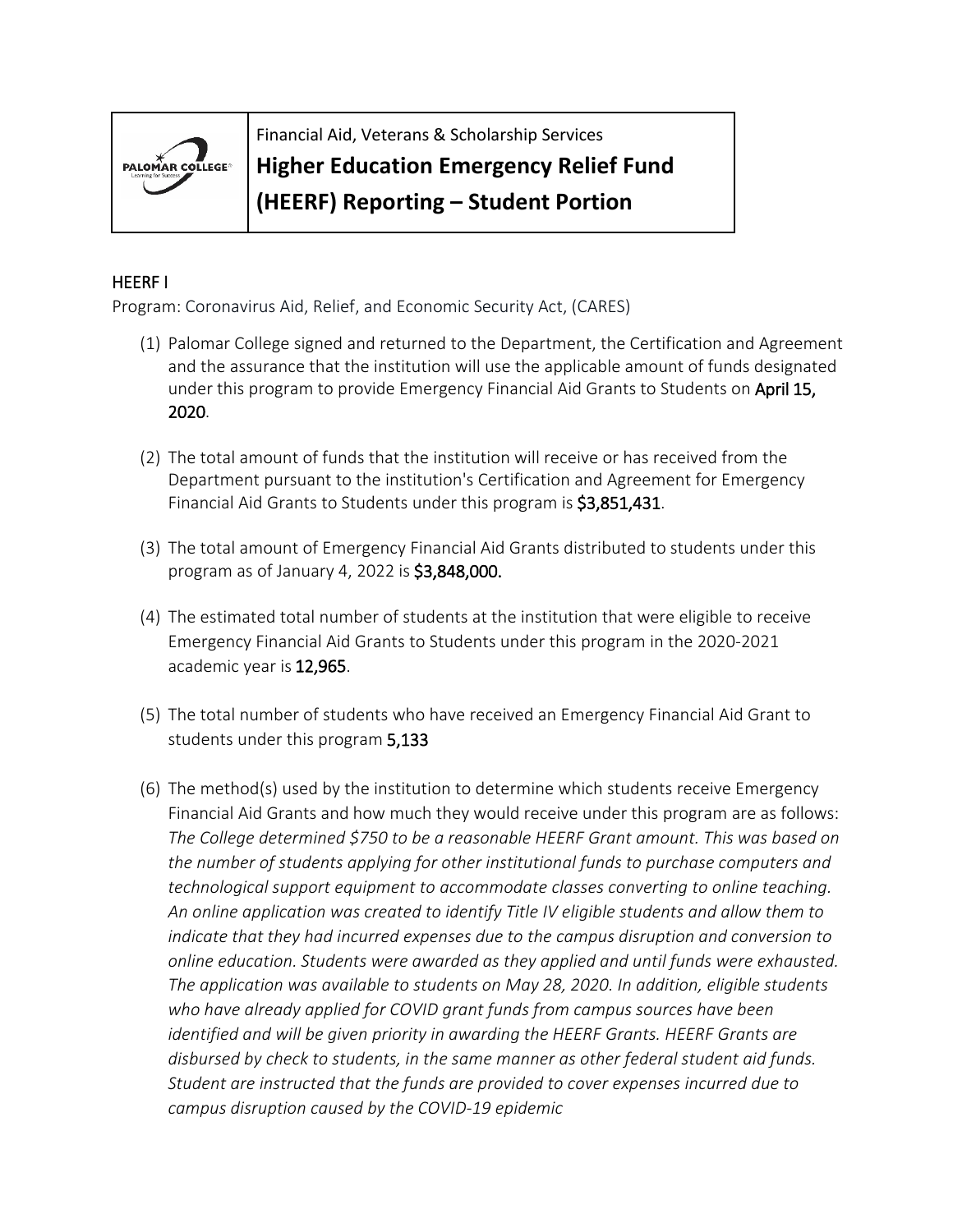(7) [Instructions, directions, or](https://www2.palomar.edu/pages/fa/emergency-funding-heerf-grants/) guidance provided by the institution to students concerning the Emergency Financial Aid Grants are as follows:

*The Palomar COVID-19 Grant online application is available on your MyPalomar page if you are enrolled in classes & have filed the following:*

*- [2020-2021 FAFSA \(Free Application for Federal Student Aid\)](https://studentaid.gov/h/apply-for-aid/fafsa)*

*[-2020-2021 CADA \(California Dream Application\)](https://dream.csac.ca.gov/)*

*The application lists the eligibility criteria. You will also be asked to identify one or more COVID-19 expenses you have incurred due to COVID-19*

*<https://www2.palomar.edu/pages/fa/emergency-funding-heerf-grants/>*

## HEERF II

Program: Coronavirus Response and Relief Supplemental Appropriations Act, 2021 (CRRSAA)

- (1) Palomar College signed and returned to the Department, the Certification and Agreement and the assurance that the institution will use the applicable amount of funds designated under this program to provide Emergency Financial Aid Grants to Students on DATE HERE.
- (2) The total amount of funds that the institution will receive or has received from the Department pursuant to the institution's Certification and Agreement for Emergency Financial Aid Grants to Students under this program is \$3,851,431.
- (3) The total amount of Emergency Financial Aid Grants distributed to students under this program as of January 4, 2022 is \$3,847,875.
- (4) The estimated total number of students at the institution that were eligible to receive Emergency Financial Aid Grants to Students under this program in the 2020-2021 academic year is 12,965.
- (5) The total number of students who have received an Emergency Financial Aid Grant to students under this program 6,740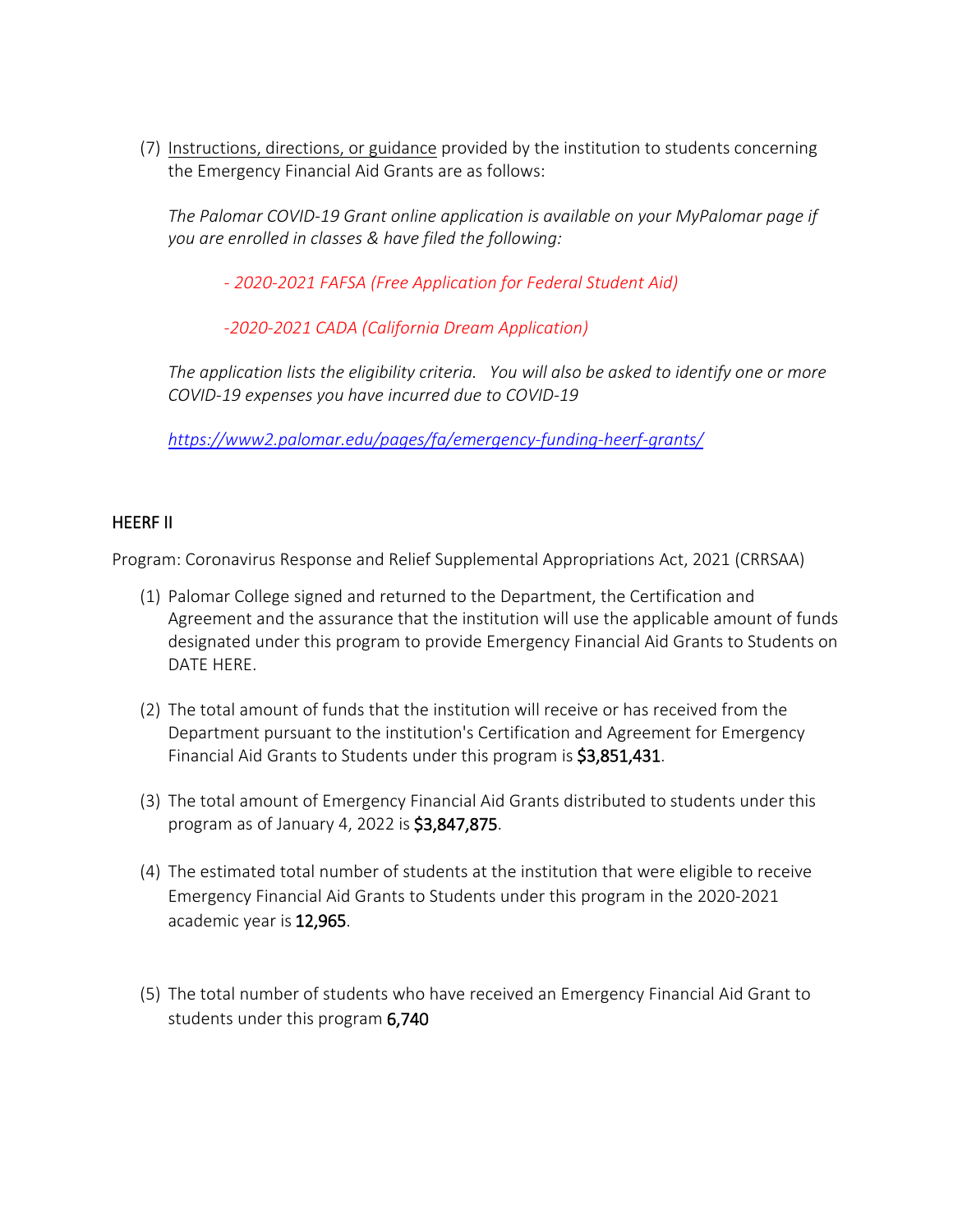(6) The method(s) used by the institution to determine which students receive Emergency Financial Aid Grants and how much they would receive under this program are as follows:

*All students to include non-credit are eligible to apply and receive funding up to \$1500.00 under this program. Students eligible to complete a FAFSA are required to do so, all students are a required to complete a short application which addresses need and related circumstances to the COVID-19 Pandemic.*

(7) Instructions, directions, or guidance provided by the institution to students concerning the Emergency Financial Aid Grants are as follows:

*The Palomar COVID-19 Grant online application is available on your MyPalomar page if you are enrolled in classes & have filed the following:*

*- [2020-2021 FAFSA \(Free Application for Federal Student Aid\)](https://studentaid.gov/h/apply-for-aid/fafsa)*

*[-2020-2021 CADA \(California Dream Application\)](https://dream.csac.ca.gov/)*

*The application lists the eligibility criteria. You will also be asked to identify one or more COVID-19 expenses you have incurred due to COVID-19*

<https://www2.palomar.edu/pages/fa/emergency-funding-heerf-grants/>

## HEERF III

Program: American Rescue Plan (HEERF III)

- (1) Palomar College signed and returned to the Department, the Certification and Agreement and the assurance that the institution will use the applicable amount of funds designated under this program to provide Emergency Financial Aid Grants to Students on Date Here.
- (2) The total amount of funds that the institution will receive or has received from the Department pursuant to the institution's Certification and Agreement for Emergency Financial Aid Grants to Students under this program is \$15,470,070.
- (3) The total amount of Emergency Financial Aid Grants distributed to students under this program as of January 4, 2022 is \$7,761,100.